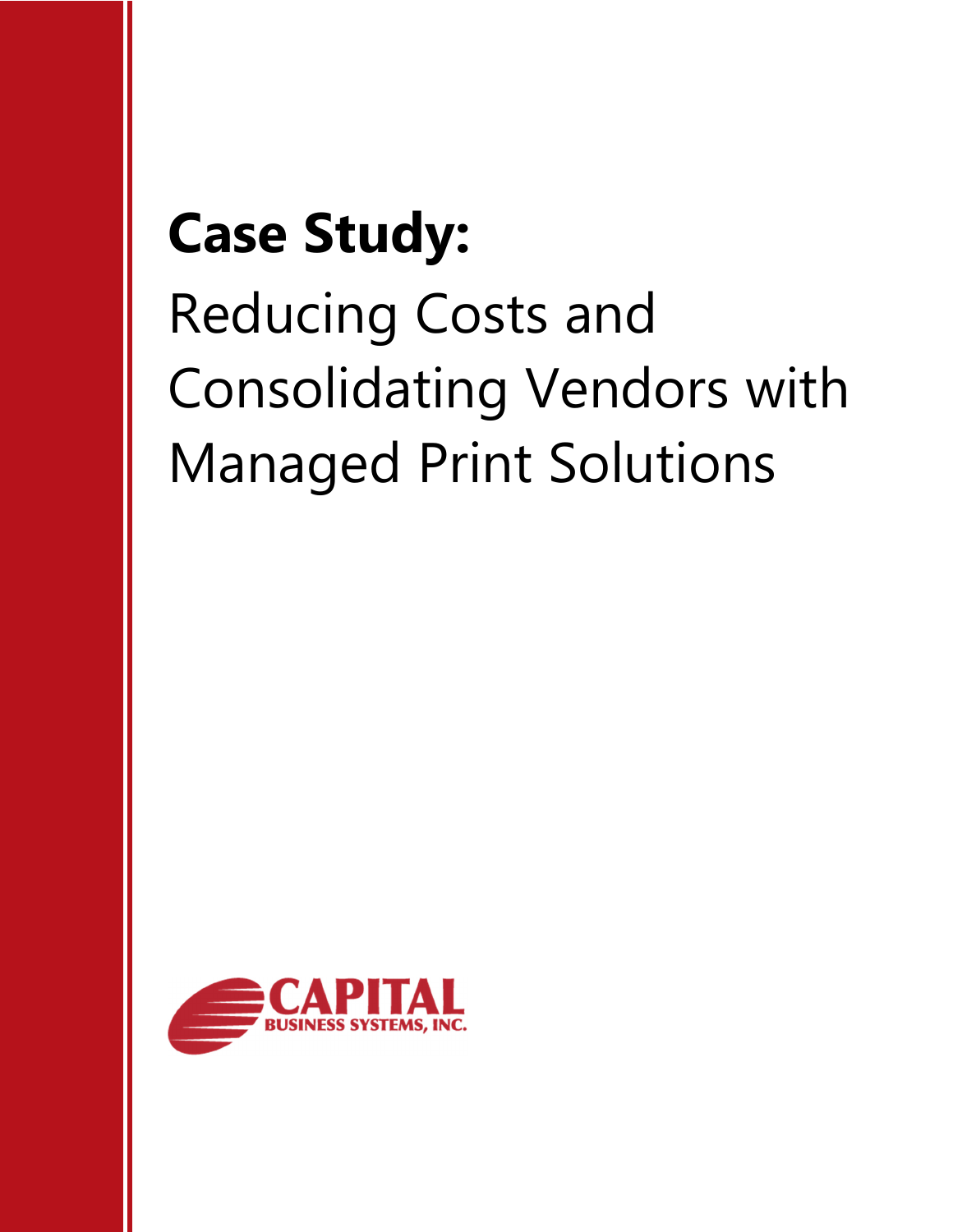**Reducing Costs and Consolidating Vendors with Managed Print Solutions** 

Administering a multi-site credit union presents big challenges. No one understands this better than Val Seui, Administrative Coordinator for Blue Federal Credit Union in Cheyenne, Wyoming. Responsible for 6 branches and a call center, Seui regularly faces challenges to centralize management, streamline logistics and control costs.

With the large amount of paper and printed output at the credit union, exploring strategies to reduce the cost of printing at the credit union was important to Seui. When a representative from Capital Business Systems approached him to talk about a new program that reduced costs and consolidated vendors, they had his attention. Managed Print Services from Capital Business Systems is an innovative strategy to reduce costs by outsourcing the management of printers.

#### **DISCOVERY**

Capital Business System's discovery process began by determining the current cost of office printing and to identify other areas for improvement. A baseline was set by measuring printer usage over a three week period. Seui then collaborated with the Capital Business Systems team to review the usage and collect relevant financial data – ultimately used to use to determine the total cost of ownership (TCO).

"I had no idea what to expect from the discovery," said Seui. "I was very impressed with the detail in the report."

#### **CHALLENGES**

The discovery process uncovered several challenges with the credit union's 43 printers, all of which contributed to their inflated TCO:

**Unmanaged Supply Purchases -** Branch locations purchased printer supplies on an as-needed basis. As a result, each branch paid different amounts for similar cartridges, often including emergency shipping fees. By administering 43 printers, this left Blue Federal Credit Union with a large number of vendors and payables. There were no economies of scale based on the total volume of cartridges used by the organization.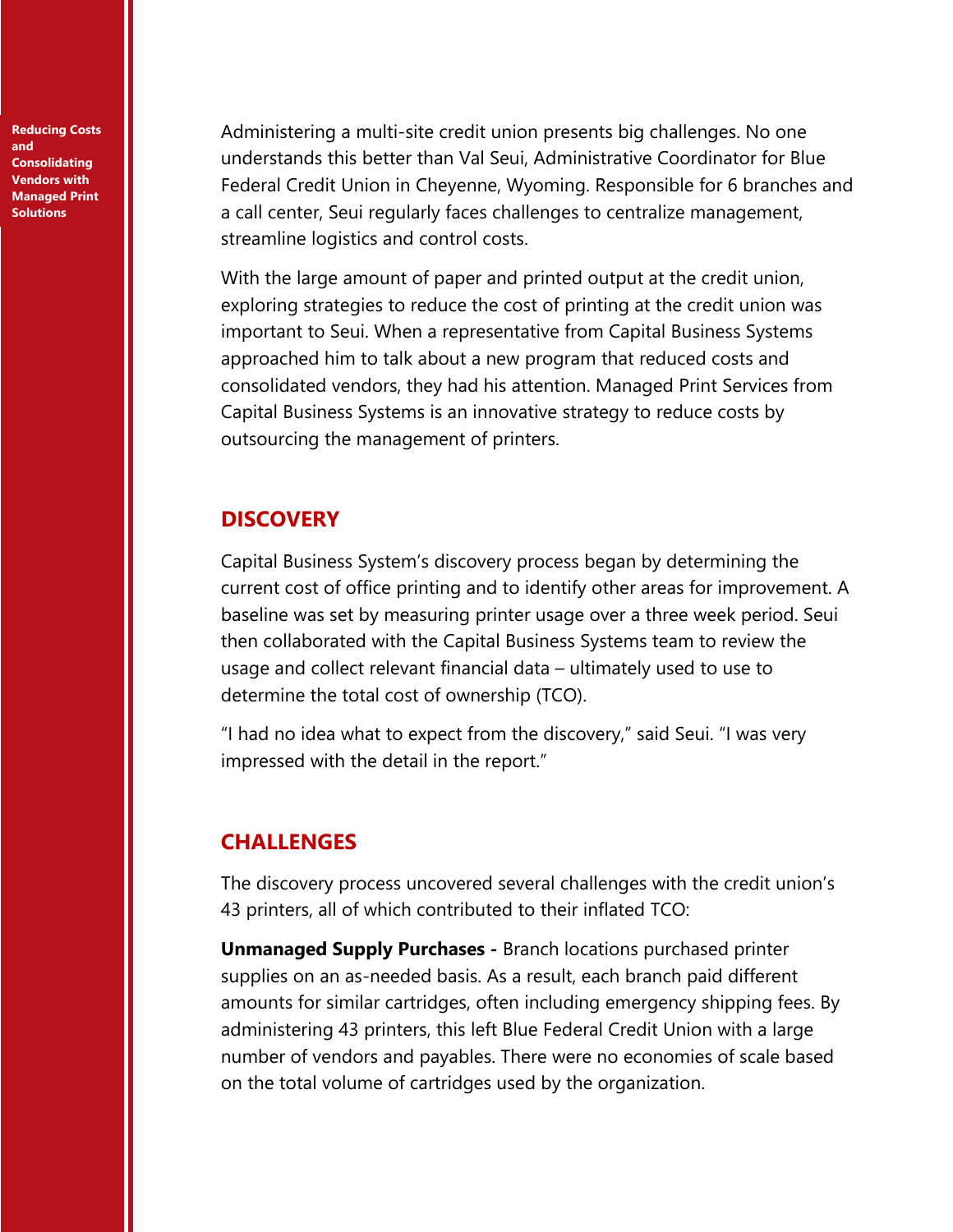**Reducing Costs and Consolidating Vendors with Managed Print Solutions** 

**Unknown Costs -** The credit union had no centralized system to measure the cost of printing.

**Distraction to IT Department - Frustrated end users called the IT** department with printer issues that usually required IT personnel to spend time travelling to and from the branch offices. This was a particular challenge with six branch locations. Often, a third party company would have to be called in to repair the device when Blue's IT department was busy elsewhere.

#### **SOLUTION & BENEFITS**

Managed Print Services from Capital Business Systems provides Blue Federal Credit Union with printer supplies, maintenance, and on-site support for one low cost-per-page. Instead of continually budgeting for new printers, printer supplies and service, the credit union only pays for the pages that they print and lets Capital Business Systems manage the process.

Automated print monitoring technology provides detailed reporting on the usage of each device, allowing for one simple monthly usage-based invoice that includes all of the credit union's printing expenses.

**Reduced Costs -** Through active print management, the credit union now receives on-site service and support for less than they were previously spending on printer cartridges. "By implementing the program, we saved \$300 per month over what we were paying for supplies alone," said Seui.

**Consolidated Vendors -** Instead of each branch purchasing its own printer supplies, Capital Business Systems takes care of everything. This reduces the number of vendors and payables, vastly reducing the burden on their accounting department.

**IT Resources** - "Our IT department no longer gets called for every printer problem," commented Seui. Now, users simply call the Capital Business Systems support line to request service or order supplies. This frees up the credit union's IT resources and allows them to focus on other IT projects and initiatives.